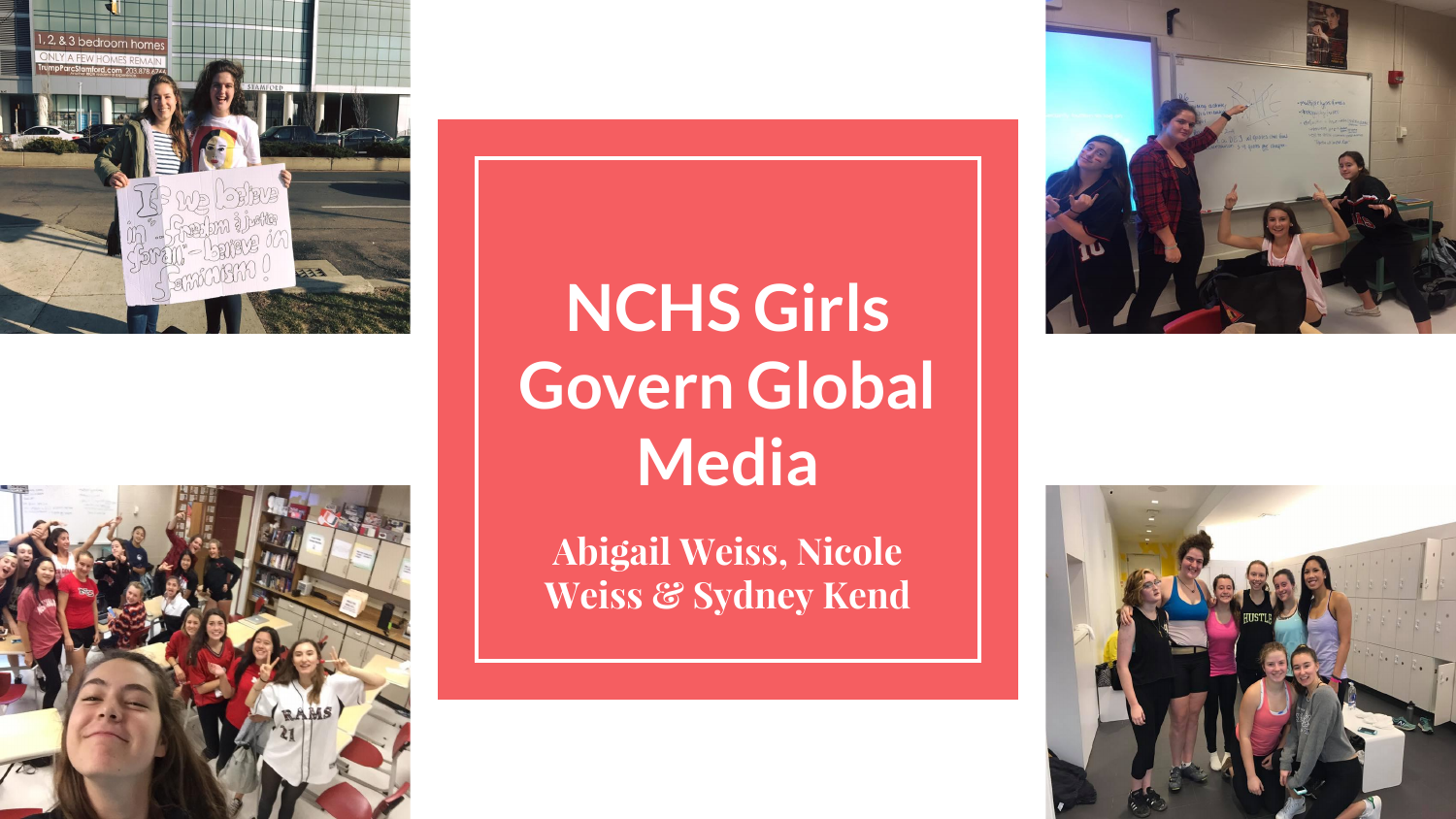#### **NCHS Girls Govern Global Media**

#### **feminism**

ˈfe-mə-nis-um\ *noun or adjective*

the theory of the political, economic, and social equality of the sexes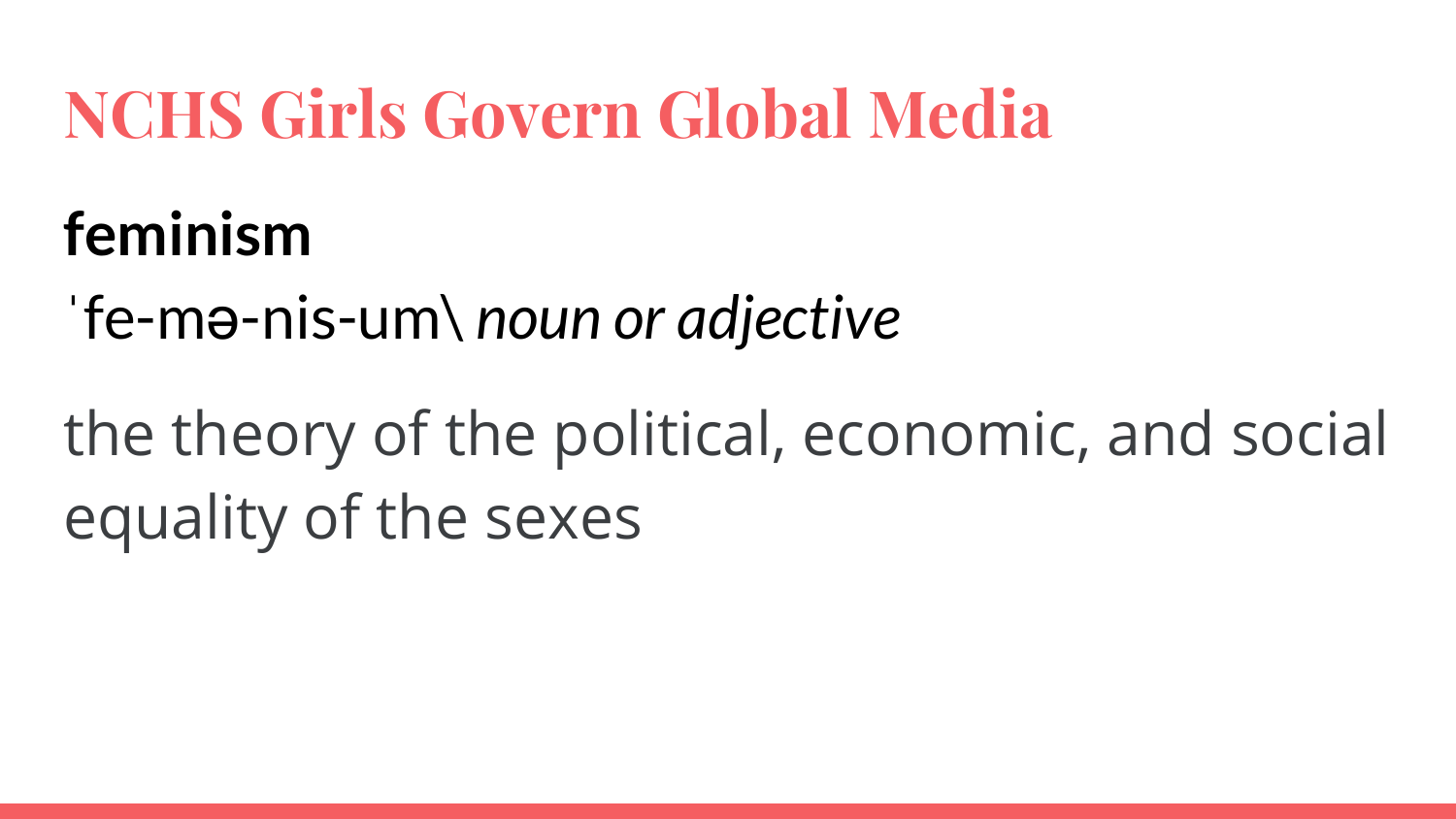### **Our Mission**

In an age in which media is ubiquitous and versatile, we've decided to take advantage of this phenomenon in order to benefit the feminist movement. As American girls living in Fairfield County, we recognize our liberties in comparison to the rest of the world, but we also acknowledge that women are still not equal. We decided to use the effect of media to change this inequality in a peaceful manner...starting with our high school. Weekly, we met to discuss our concerns regarding feminism. Inspired by the thoughts and ideas of our club members, we decided to translate these ideas into media in hopes of uniting people of all genders from all over the world through feminism. In our most recent project, we've collected short video clips from people throughout the international community who have discussed their hopes for women's rights in 2017. We aim to create an eclectic compilation of diverse voices under the unified ideology of feminism.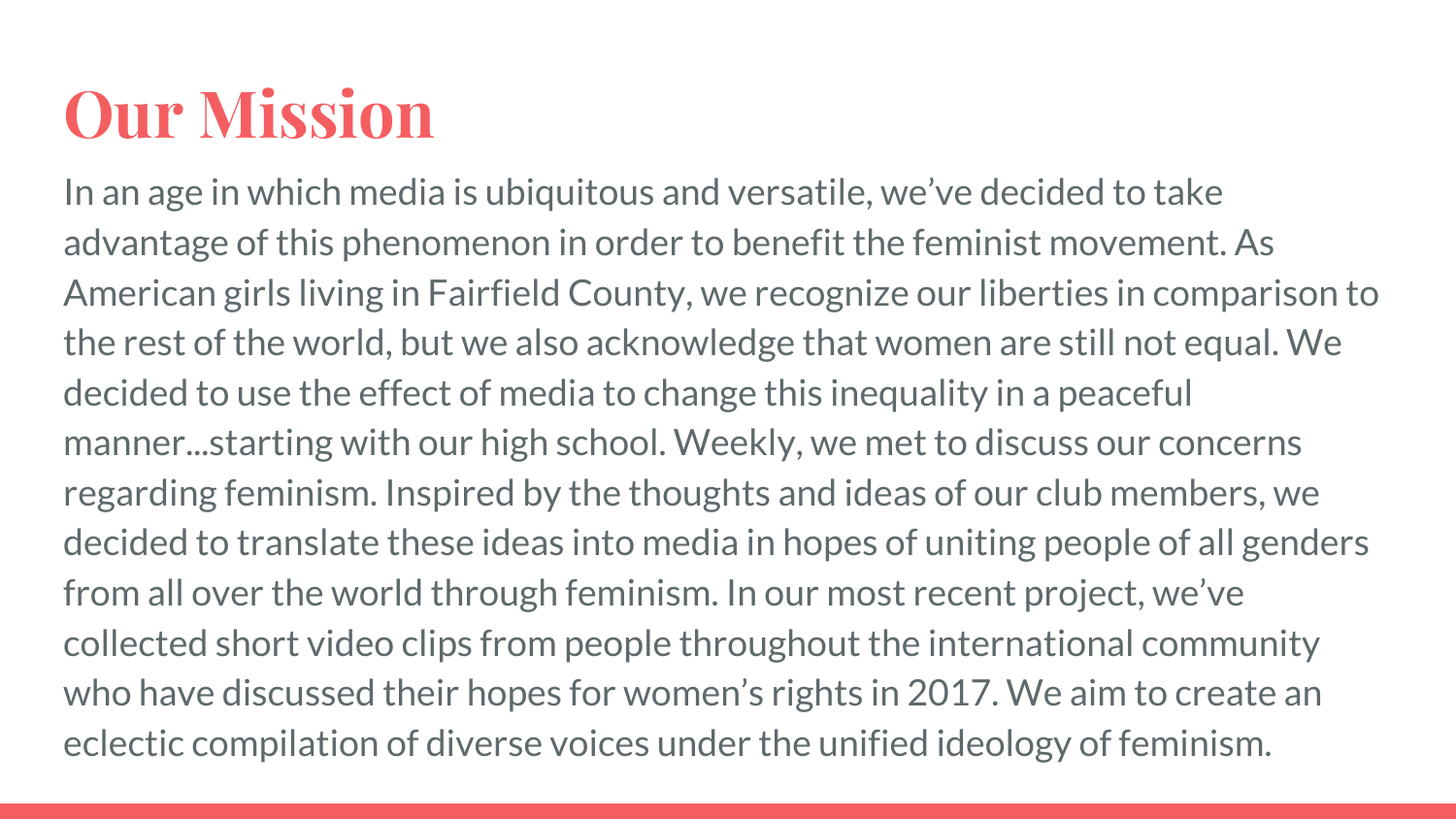#### **Our Progress**

- Use media, specifically Facebook, to promote our club and set a stage for insightful discussion
- Spread awareness about sexual assault to our high school through video
- Raise awareness about the Women's March and invited club members to take part
- Bring Girls Govern Global Media to the high school and invite various grades and genders to participate
- Organize a club trip to Soul Cycle to promote women's self-empowerment
- Communicate internationally about our club mission and discuss feminism
- Discuss women's rights throughout the international community to compare it to our situation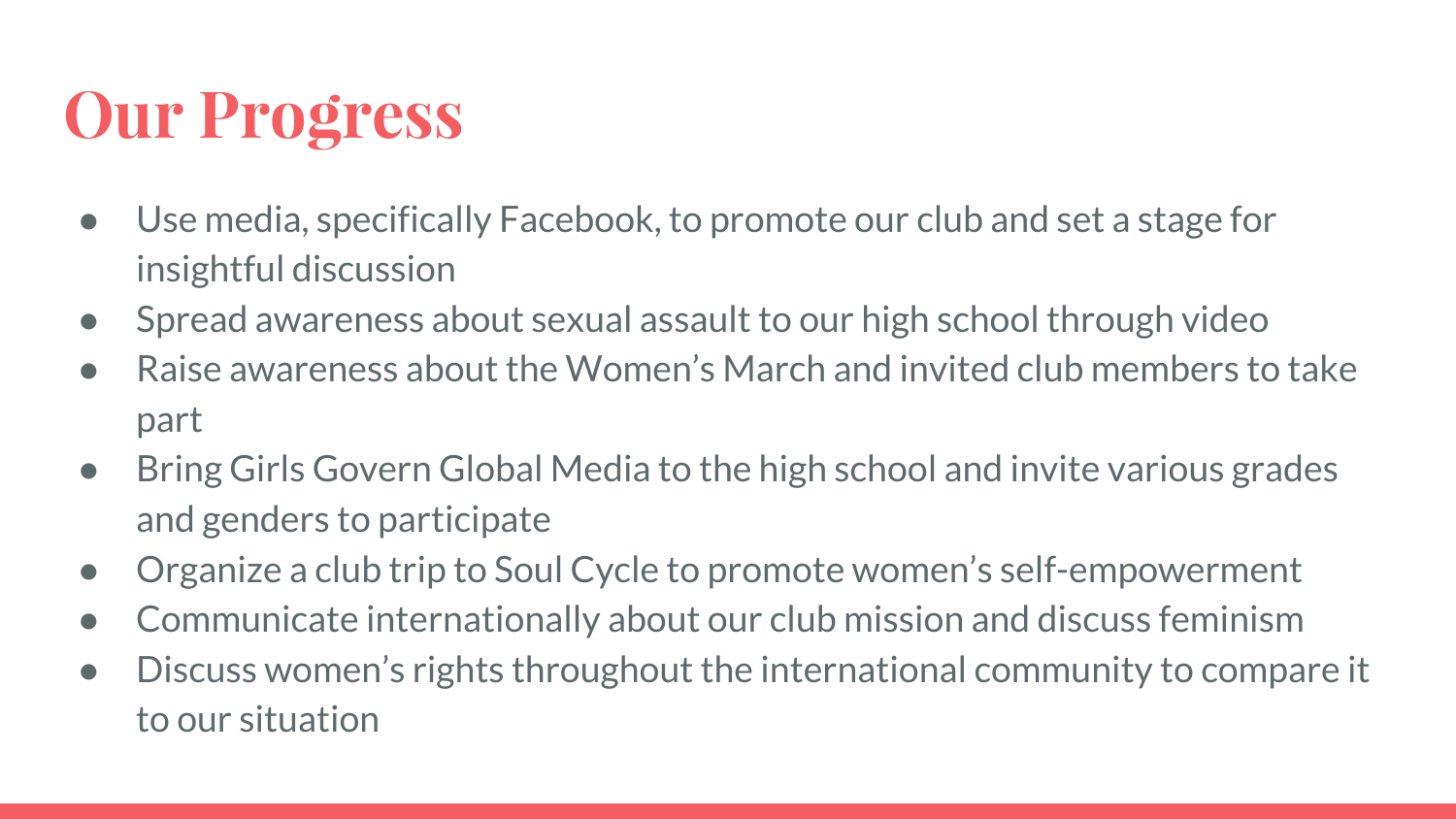#### **Our Progress**



*Club captain Sydney Kend and club member Luzi Jue participate in the Women's March in Stamford, CT.*



*Club members gather on a weekly Friday meeting to organize and finalize the logistics for the sexual assault project.* 



*Club members gather in Westport, CT for a SoulCycle class to promote and find individual empowerment.*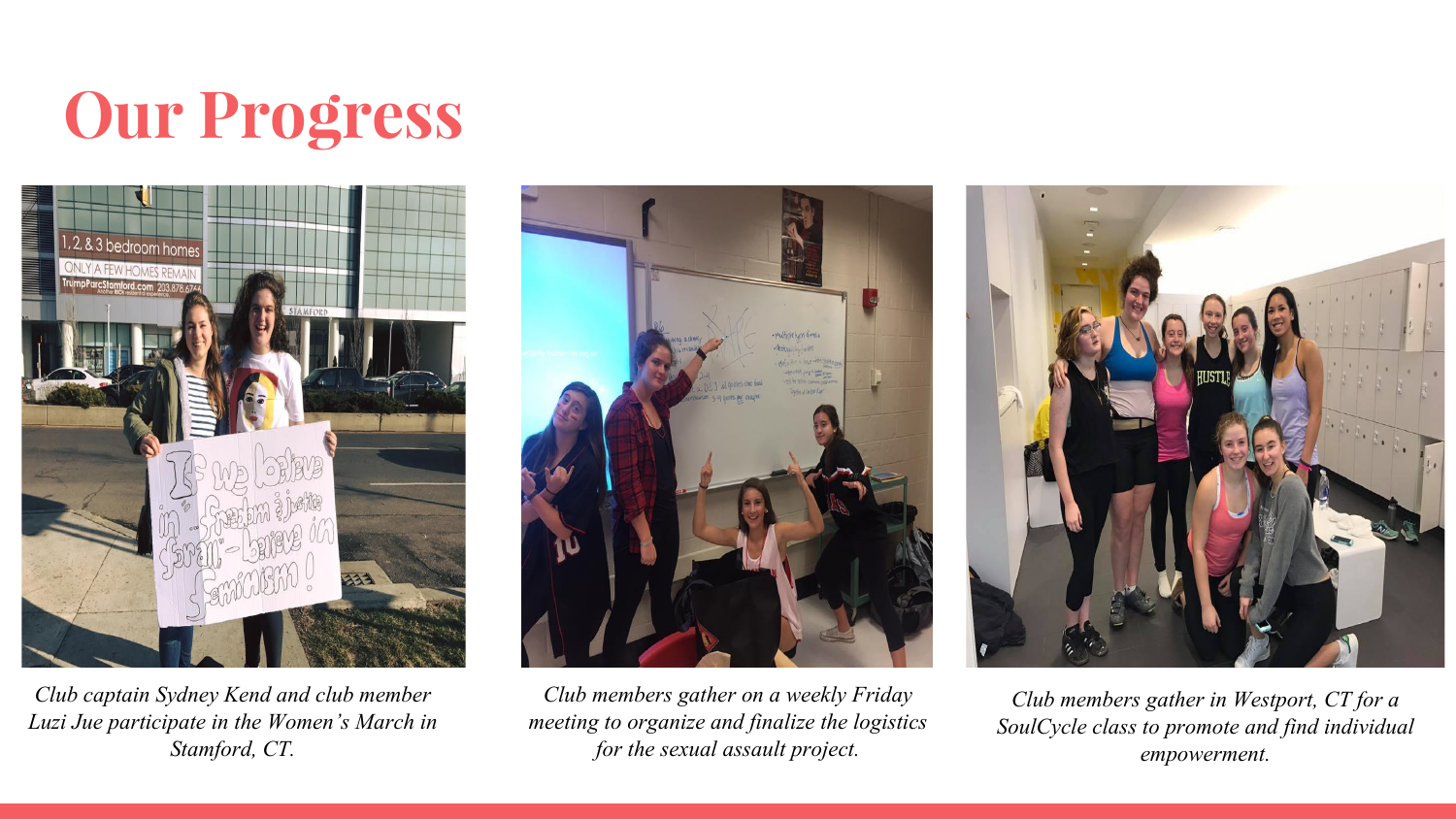#### **Our Progress**

The following is our first project, a video on sexual harassment and how it's combated. It contains a series of interviews from the NCHS student body and their perception of sexual harassment, versus the reality behind it.

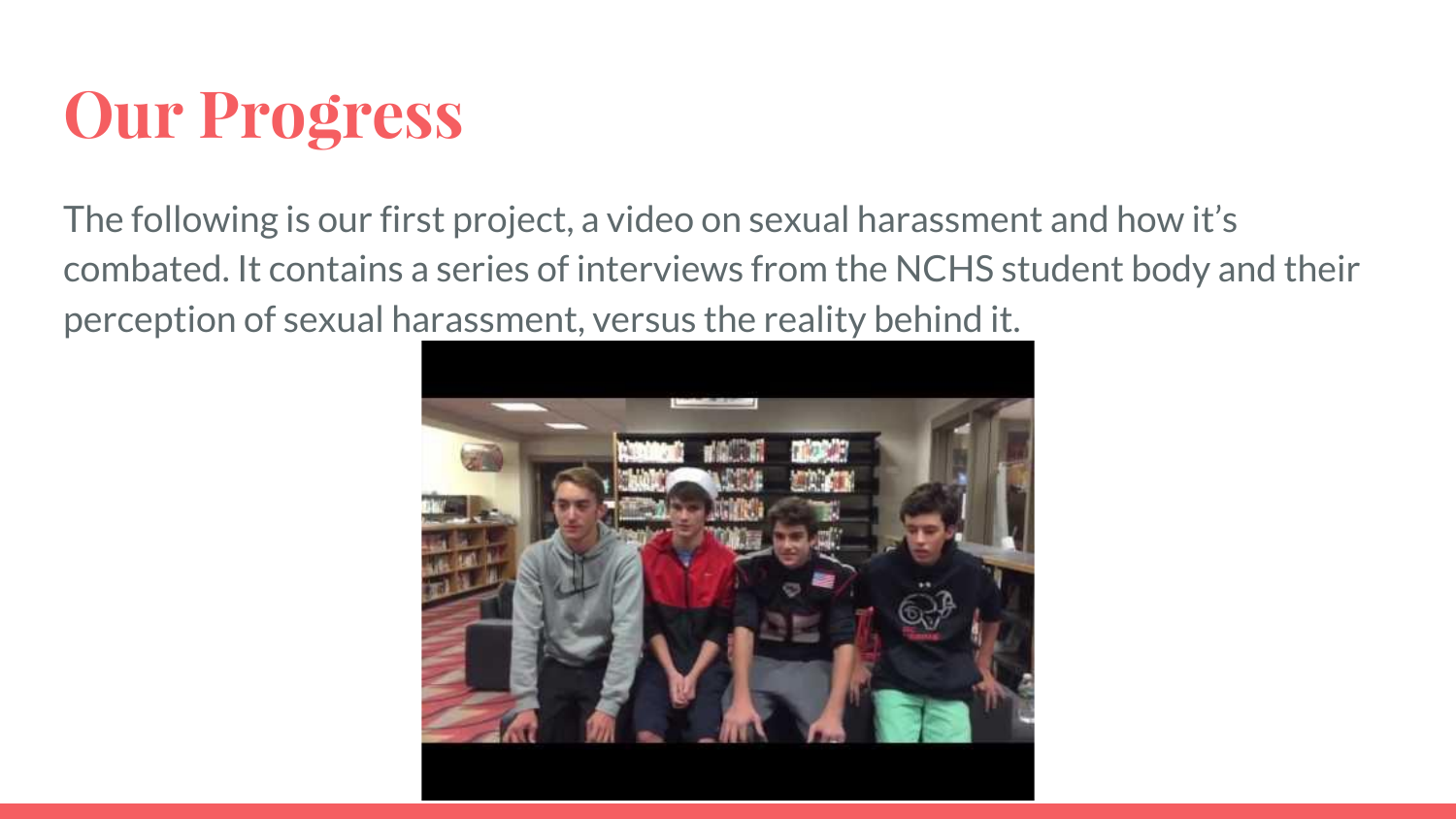## **Our Proposal**

- Use various forms of media
	- Videos
	- Photography
	- Paintings/Drawings
	- Writing/Literature
	- Collages

|                                                                                                                                                         | Christmas/Holiday Vid                                                                                                                                             |
|---------------------------------------------------------------------------------------------------------------------------------------------------------|-------------------------------------------------------------------------------------------------------------------------------------------------------------------|
| * SEMARO REHER<br>as zutting from avound<br>G Skype from Mount the war<br>,Scotland<br><b>PRUSSIA</b><br>$\neg \n\in \neg \mathcal{G}$ land<br>>Vretnam | $201 +$<br>COATO<br>What do you were not worked<br>in your society<br>La salution for A your<br>*) What do guys want for recently?<br>(2) Points + make at Rights |
| > Soudi Ardoia<br>> UAC<br>> Singapore<br>>Denmark<br>> Sweden<br>> Switzerland                                                                         | at) "Sincerely, their name"                                                                                                                                       |

*Notes and ideas from a Friday Meeting with our currently proposed project underway.*

- Collect all projects and put on a website dedicated to NCHS Girls Govern Global Media
	- This website will be included on the national [Girls Govern Global Media](http://globalgirlmedia.org/girls-govern/) website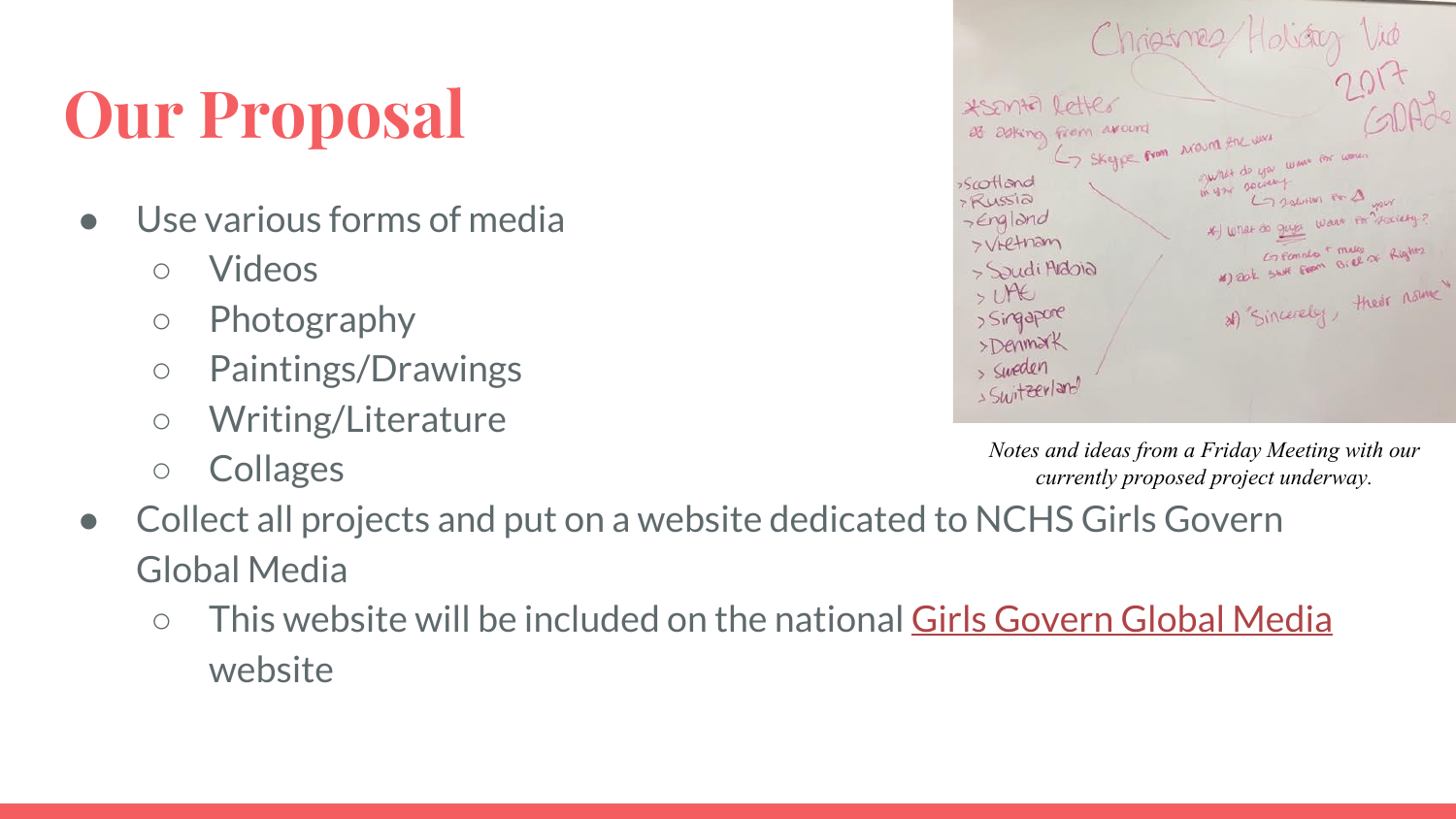## **Future Project Ideas**

- Video
	- "Concerns for Feminists in 2017"
		- involve people internationally, such as residents of Germany, UK, Saudi Arabia, and elsewhere
- Photography
	- "Red Hand Project"
		- raise awareness for verbal violence against women
	- "Women Are Strong Project"
		- feature accomplished female athletes in their sport who evoke female empowerment, such as *US Rowing's* "Junior Athlete of the Year" Grace McGinley
	- Gallery at Bankwell
		- collect images/literature produced by club members to be shown for one night in Bankwell
- **Writing** 
	- Promote club members to write poems/letters on the ideology of feminism
- Collage
	- Collect quotes/images to depict oppression of females
- Communications
	- Further extend communications to other feminist clubs through the National Global Media website and throughout the international community